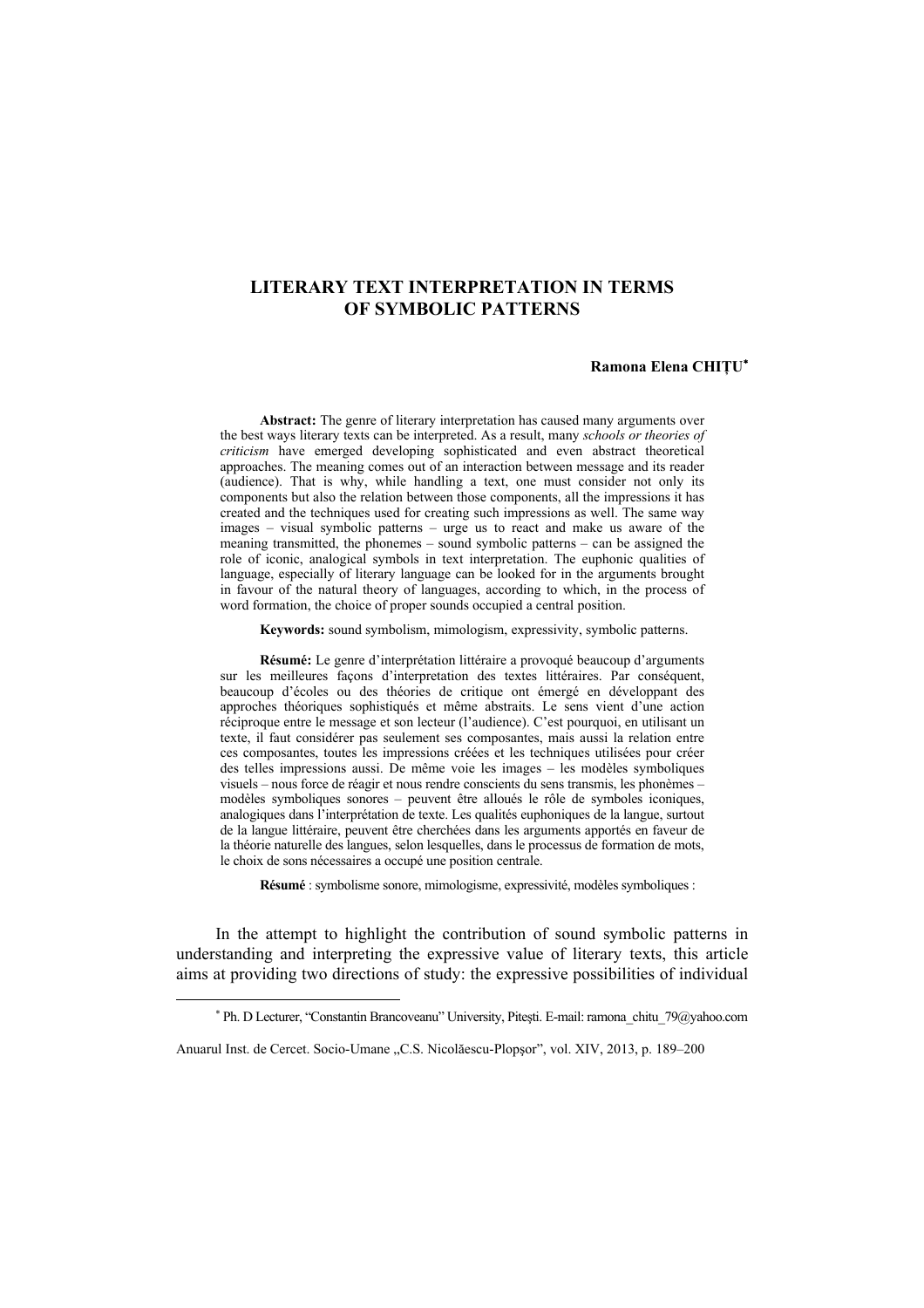sounds and the focus on such symbolic patterns for determining the expressivity of literary language in itself.

As the informing function of language had preceded the significant function of words, the effects that the component sounds of words are likely to induce on literary texts' readers have been often neglected. Understanding the content itself, we sometimes tend to forget the sound of a language. Without being perceived as an autonomous reality, the sound shape of words develops expressive possibilities highlighted only by an approach directly oriented towards the acoustic representation of the linguistic sign. The starting point for such an attempt should be looked for in the approaches on the two theories on the origin of human language, that is the conventional and the natural theories. The arguments brought in favour of either theory cannot be thoroughly supported with arguments because of lack of evidence. Still, all research undertaken so far can become a useful linguistic base, generating further data on the sound harmony of languages, likely to further support the study of sounds as symbolic patterns in language analysis.

#### **Absolute mimologism and secondary mimologism**

In the year 400 BC, the well-known Greek philosopher, Plato was dedicating one of his works to the theory on words' origin and their relation with the designated notions. Ranked with the best of the Platonic philosophical texts, *Cratylus* has become for many structuralism critics a documentation source over the expressive possibilities of words sounds. Going beyond the philosophical meaning of the text, or beyond the valuable principles emerging from the text – language is conventional and also natural, and the true conventional-natural is the rational; some words have had their original meaning so obscured, that they require to be helped out by convention – many readers may see the dialogue between the three characters Hermogenes, Cratylus and Socrates as an obvious contemplation of the language itself.

Cratylus, a supporter of linguistic motivation, claims that between words and things there is a motivated, binding and natural relation underlying the word and the designated reality, words becoming symbols of notions. That is the reason why, for naming a thing, the speaker may choose among a wide variety of words. On the contrary, his dialogue companion, Hermogenes, claims that

any name which you give, in my opinion, is the right one, and if you change that and give another, the new name is as correct as the old--we frequently change the names of our slaves, and the newly-imposed name is as good as the old: for there is no name given to anything by nature; all is convention and habit of the users"<sup>1</sup>.

<sup>1&</sup>lt;sup>1</sup> Platon, *Opere*, Volumul II, Bucureşti, Editura Humanitas, 2002, p. 248, original text in Romanian: "Eu cred că orice nume pe care-l dă cineva unui lucru îi este potrivit. Iar dacă îl schimbă apoi cu un altul şi nu-l mai foloseşte pe cel vechi, următorul nu este mai puţin potrivit decât cel dintâi, tot asa cum noi schimbăm numele sclavilor nostri, fără ca noile nume să fie mai puțin potrivite decât cele vechi. Căci niciun nume nu s-a ivit, pentru niciun lucru în chip firesc, ci toate sunt rodul convenţiilor şi obişnuinţelor celor ce vorbesc".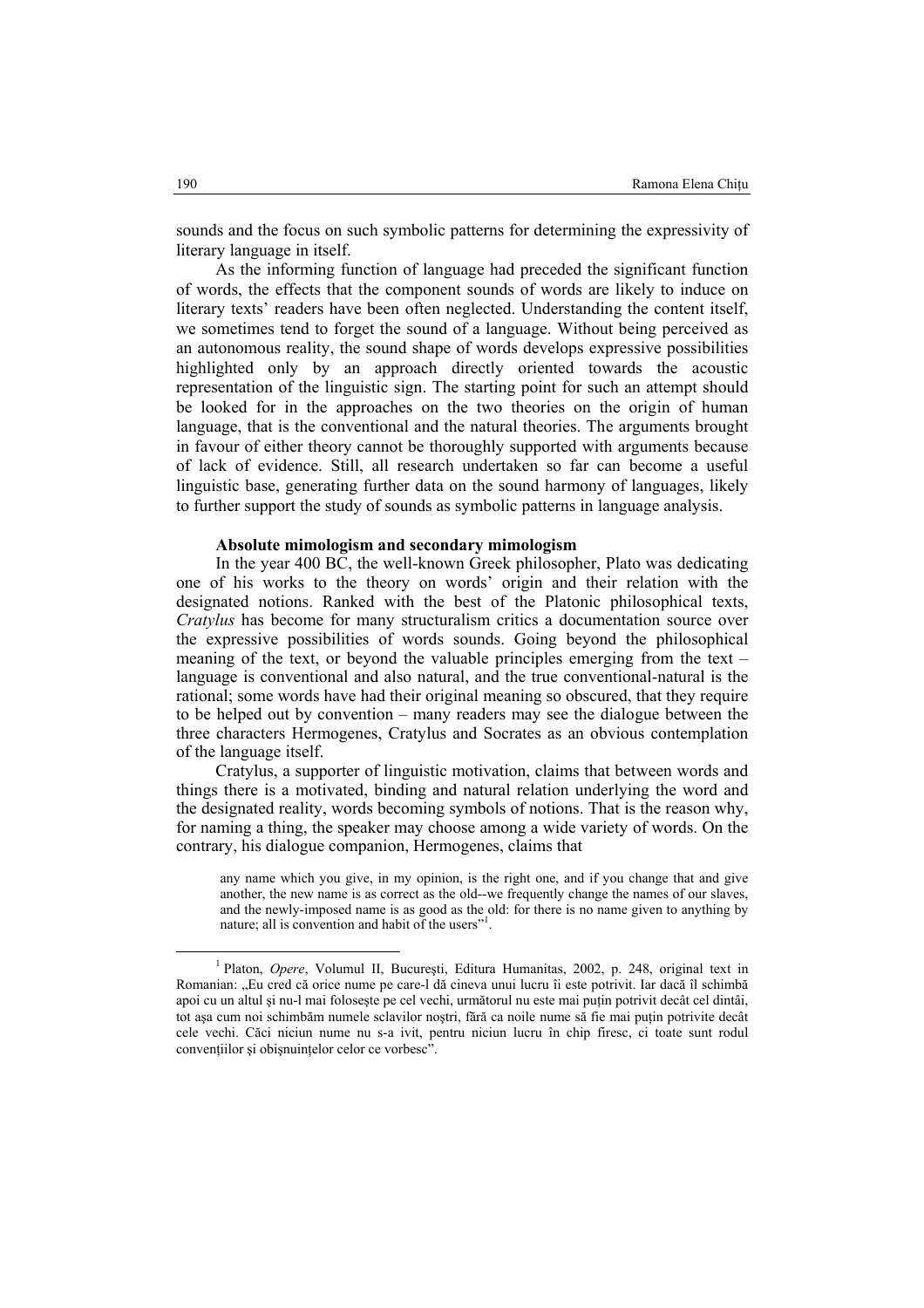Eliminating, thus, the social dimension of language as well as its communication function, Hermogenes reduces the linguistic activity to the simple act of naming objects. Thus, linguistic competence would become a restrictive feature of language, as Plato's character fails to consider that words, once created, have to be actually used in communication.

Between these two extreme viewpoints, both coming out in a sophism manner, based more on rhetoric than virtue, Socrates's considerations are introduced. On a first reading, we may have a difficulty in understanding Socrates's position, or his attitude towards the two other interlocutors in the dialogue. Readers are likely to wonder whether he agrees with Cratylus or with Hermogenes, and moreover, whether he is serious, even partially, in those fanciful etymologies, extending over more than half the dialogue. He enters the dialogue by severely criticising the conventional theory and, thus, comes up with an original comparison between word formation and arts. In much the same way as an artist uses colours to express the gist of his paintings, the *legislator* uses words to express the linguistic content of words, the choice of sounds relying on the idea being communicated. Socrates tries further to explain the reason why different languages make use of different sounds for designating the same things:

And we must remember that different legislators will not use the same syllables. For neither does every smith, although he may be making the same instrument for the same purpose, make them all of the same iron. The form must be the same, but the material may vary, and still the instrument may be equally good of whatever iron made, whether in Hellas or in a foreign country;--there is no difference<sup>2</sup>.

This seems to be the reason why Socrates provides at this point a thorough research of over 100 etymologies of certain Greek words, trying to prove that such words were not chosen arbitrarily, their sound shape reflecting certain characteristics of the notions designated.

Words are works of art which may be equally made in different materials, and are well made when they have a meaning. Of the process which he thus described, Plato probably meant to express generally that language is the product of intelligence, and that languages belong to States and not to individuals. Thus, nature, art and chance, all combine when forming one language, according to his philosophy.

Relating the gesture of the body to the movement of the tongue, words are but an imitation by voice of the thing named by word. In order to prove it, Socrates submits to our attention a detailed analysis of primeval words. Unlike compound words, where concepts such as motivation become obvious, primeval words make

 <sup>2</sup> <sup>2</sup> Ibidem, p. 257, original text in Romanian: "Și dacă diferiți legiuitori nu vor folosi aceleași silabe, să nu uităm că nu orice făurar pune în joc acelaşi fier, deşi făureşte aceeaşi unealtă pentru o aceeaşi lucrare, căci atâta timp cât el îi dă aceeaşi formă, chiar dacă este folosit un alt fier, unealta nu e mai puţin drept întocmită, fie ea făcută în Grecia sau la barbari, nu-i aşa?".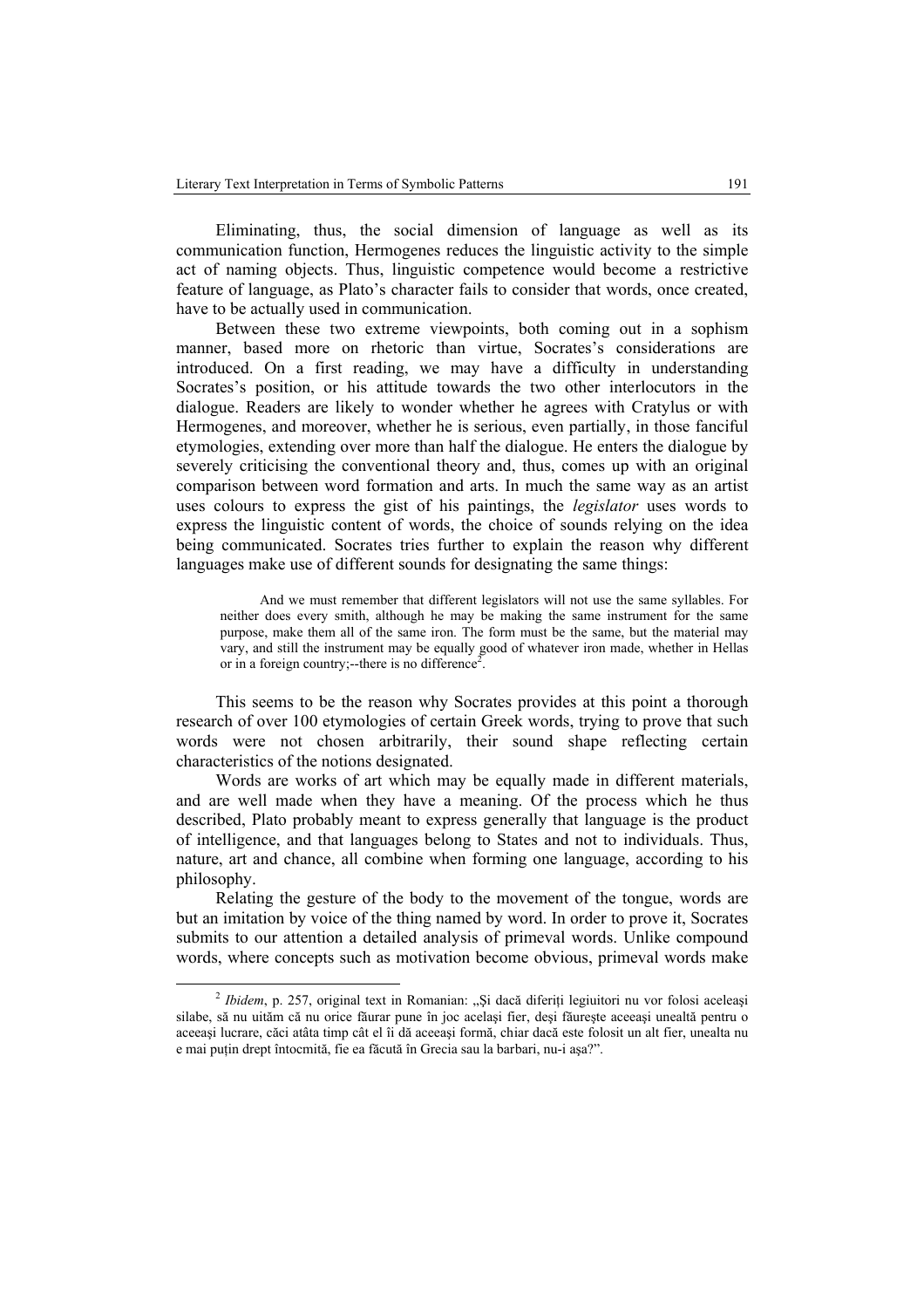the object of a different type of analysis. The following several pages include an enumeration of sounds and their qualities occurring as a result of two considerations: articulation and the relationship between sounds and the meaning of words. This is known as a first attempt to define the concept of what Gérard Genette (*Mimologics Voyage in Cratylusland*) names *primary mimologism*<sup>3</sup> . The existence of a symbolical and expressive relationship between words and their sound structure, such as supported by this mimologism of a Cratylian tradition is likely to provide further attempts on approaching symbolic patterns in text analysis.

An obvious response to Plato's work seems to be *De l'origine du langage*, where the French writer and philosopher Ernest Renan comes up with one more piece of evidence in support of this theory, that is the way words are perceived by readers:

On objecterait en vain contre cette théorie (de l'onomatopée) la différence des articulations par lesquelles les peuples divers ont exprimé un fait physique identique. En effet, un même objet se présente aux sens sous mille faces, entre lesquelles chaque famille de langues choisit à son gré celle qui lui parut caracteristique, prenons pour example le tonnerre. Quelque bien déterminé que soit un pareil phénomène, il frappe diversement l'homme, et peut être également dépeint comme un bruit sourd, ou comme un craquement, ou comme une subite explosion de lumière etc...<sup>4</sup>.

For this time, the process of naming objects does not rely on the nature of the designated object but on the inner feelings of the individual responding to stimuli in nature, and discovering, by means of his sensitivity, numberless expressive values of sounds. Thus, the relationship between sounds and words is not necessarily a natural or arbitrary one; it is always a motivated relationship from the readers' viewpoint.

In his *Book III* of *New Essays on Human Understanding*, Leibnitz considered the analogy between sensible and insensible things a basis for studying speech figures and hence, being worth exploring in terms of articulating oppositions<sup>5</sup>. By originally comparing Leibnitz's philosophical ideas with those expressed by Plato in *Cratylus*, Gérard Genette labels the first ones as symmetrically opposed to the latter. More specifically, while trying to materialize the existence of an arbitrary language, Leibniz becomes mimologist in practice (by his acceptance of motivation in natural languages) but still remains conventionalist in principle in his attempt to forge a purely arbitrary language. It is in this context that Genette reduces motivation to three main propositions presented as follows: *A. Language should be*  mimetic; *B. Language can be mimetic and C. Language is mimetic*<sup>6</sup>.

 $\frac{3}{3}$ <sup>3</sup> Gérard Genette, *Mimologics. Voyage in Cratylusland*, translated by Thais E Morgan, University of Nebraska Press, 1963, p. 265. 4 Ernest Renan, *De l'origine du langage*, Paris, Michel Lévy, Frères Librairies-Éditeurs, 1858,

p. 71; available at http://archive.org/stream/deloriginedulan03renagoog#page/n5/mode/2up.

G. W. Leibniz, *Noi eseuri asupra intelectului omenesc*, Bucureşti, Editura All Educational, 2003, p. 196. 6 Gerard Genette, *op. cit.*, p. 59.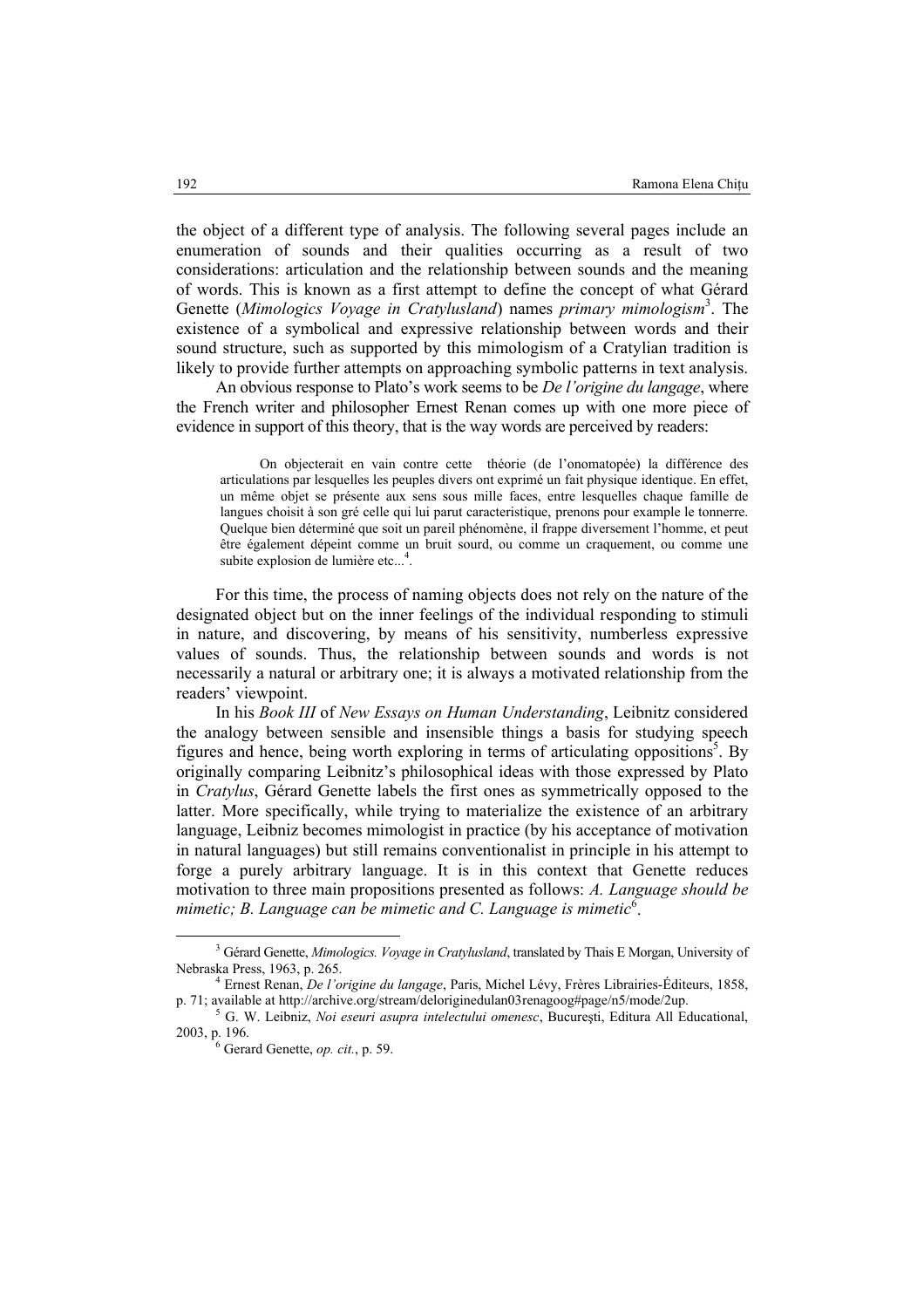Considering these three statements we can further try a comparison of approaches submitted by Plato, Leibnitz and later on by Saussure on the concept of motivation:

| A      | B      |        |                                        |  |  |
|--------|--------|--------|----------------------------------------|--|--|
| $^{+}$ | $^{+}$ | $^{+}$ | Primary mimologism<br>(Cratylus)       |  |  |
| $^{+}$ | $^{+}$ |        | Secondary mimologism<br>(Socrates)     |  |  |
| 9      |        |        | Hermogenes                             |  |  |
|        |        |        | Primary conventionalism<br>(Saussure)  |  |  |
|        |        |        | Secondary conventionalism<br>(Leibniz) |  |  |

This attempt of artificial re-motivation is defined by Genette as *secondary*  mimologism<sup>7</sup>, a term representing the basics of the well-known and explored notion of sound symbolism. Understood as such, mimologism is likely to encourage the study of its manifestation in any literary texts.

Similarly concerned with the study of languages origin, J**acob Grimm** (*De l'origine du langage*, 1859) refers to the particular importance of such natural value which actually can apply to many European languages: "Parmi les voyelles, *a* occupe le millieu de l'échelle tonique, *i* le haut et *u* le bas; *a* est pur et stable*, i* et *u* sont mobiles et aptes à passer à l'état de consonnes; (...) Parmi les consonnes, *l*  exprime la douceur,  $r$  la rudesse"<sup>8</sup>.

Unlike Charles Nodier, the above mentioned German linguist includes in his interpretation the importance of articulation in producing sounds. Thus, consonants could neither be pronounced nor could they form syllables without vowels, and such dependency of consonants on vowels in interpreted by Jacob Grimm as a sign of superiority rendered in terms of an opposition between masculine and feminine : "les voyelles sont évidemment de nature féminine et les consonnes de nature masculine"9 .

In all these studies dedicated to sounds, every semantically expressive word is likely to become representative in the attempt to prove a certain correspondence

<sup>7</sup> *Ibidem*, p. 50. 8

Iacob Grimm, *De l'origine du langage*, Paris, Librairie A. Franck, 1859, p. 38; available at http://books.google.ro/books?id=LuQTAAAAQAAJ&printsec=frontcover&hl=ro#v=onepage&q&f=false. 9 *Ibidem*.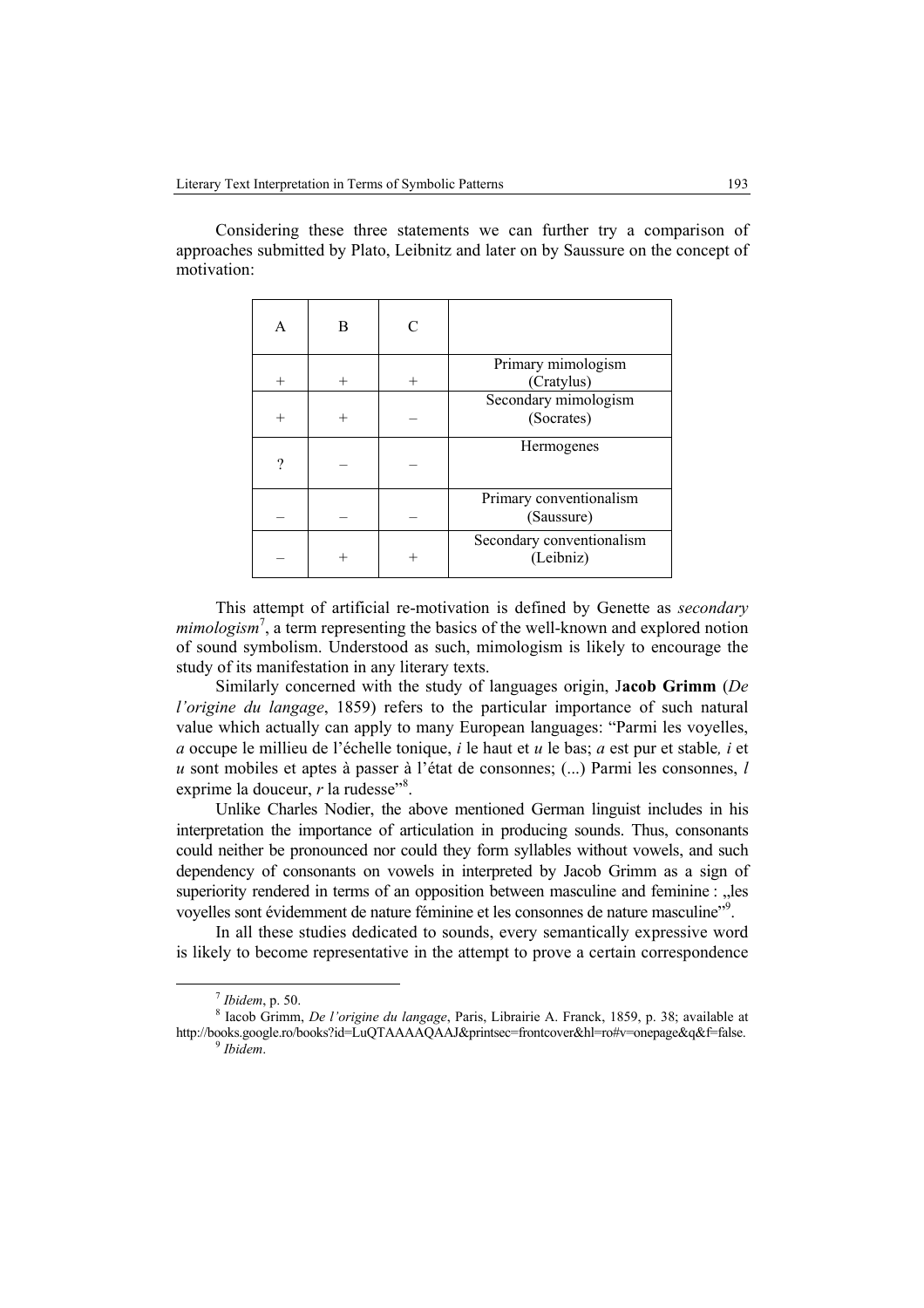between its component sounds and the meaning it conveys. Such a relationship occurring between sound structures and the meaning of words is commonly known as sound symbolism or phono-symbolism. Far from being only an invention of linguists, sound symbolism words represent an individual aspect of the concept of euphony in languages. This natural relation existing between phonemes/sounds and the meaning of words can be continually exemplified in all European languages and not only, as sound symbolism can be also related to Asian languages. Moreover, the expressive value of sounds has become lately a notion of interest even for psychologists who, trying to extend the research undergone by linguists, focus on the comparative study of different languages, from primitive to highly developed ones.

## **Sound symbolism and the expressive value of individual sounds**

The concept of sound symbolism is frequently used for referring to a wide range of phenomena which, although somehow related to each other, nevertheless have distinct characteristics. According to the very nature of the relation underlying the sound shape and the meaning of words designated, starting with examples of onomatopoeias and interjections, where the meaning of the word is entirely dependent upon its sound shape, up to such situations where language becomes conventional and does not imply any relation between sound and meaning, the concept of sound symbolism can be divided into four main categories.

1. *Corporeal sound symbolism*10 refers to the use of certain sounds or intonations likely to express the internal state of feeling of the speaker himself. This mimetic relation, otherwise a marginal aspect of the concept itself, includes involuntary symptomatic sounds such as coughing or hiccupping and ranges through expressive intonation, voice quality, interjections. Directly relying on the emotional state of the speaker and rarely occurring in writing, this type of sound symbolism has been left aside by linguists and researchers in the field.

2. *Imitative sound symbolism*<sup>11</sup> refers to onomatopoeic words and phrases, words whose sounds are expressive due to their phonetic nature and to their resemblance to real sounds in nature. This is also a category of sound symbolism relying on unconventional phonetic patterns, difficult to depict in written form; still the imitative sound symbolism words are much better represented in the linguistic literature. Moreover, imitative sound symbolism plays an important role in referential speech and it can be subject to an objective interpretation.

3. *Synesthetic sound symbolism*, a more commonly accepted concept, is defined as "the process whereby certain vowels, consonants, and suprasegmentals are chosen to consistently represent visual, tactile or proprioceptive properties of objects, such as size or shape"<sup>12</sup>. Synesthetic sound symbolism excludes any

 <sup>10</sup> Leanne Hinton, J. Nichols, J Ohala, *Sound Symbolism*, Cambridge, Cambridge University Press, 1994, pp. 2–3. 11 *Ibidem*, pp. 3-4. 12 *Ibidem*, p. 4.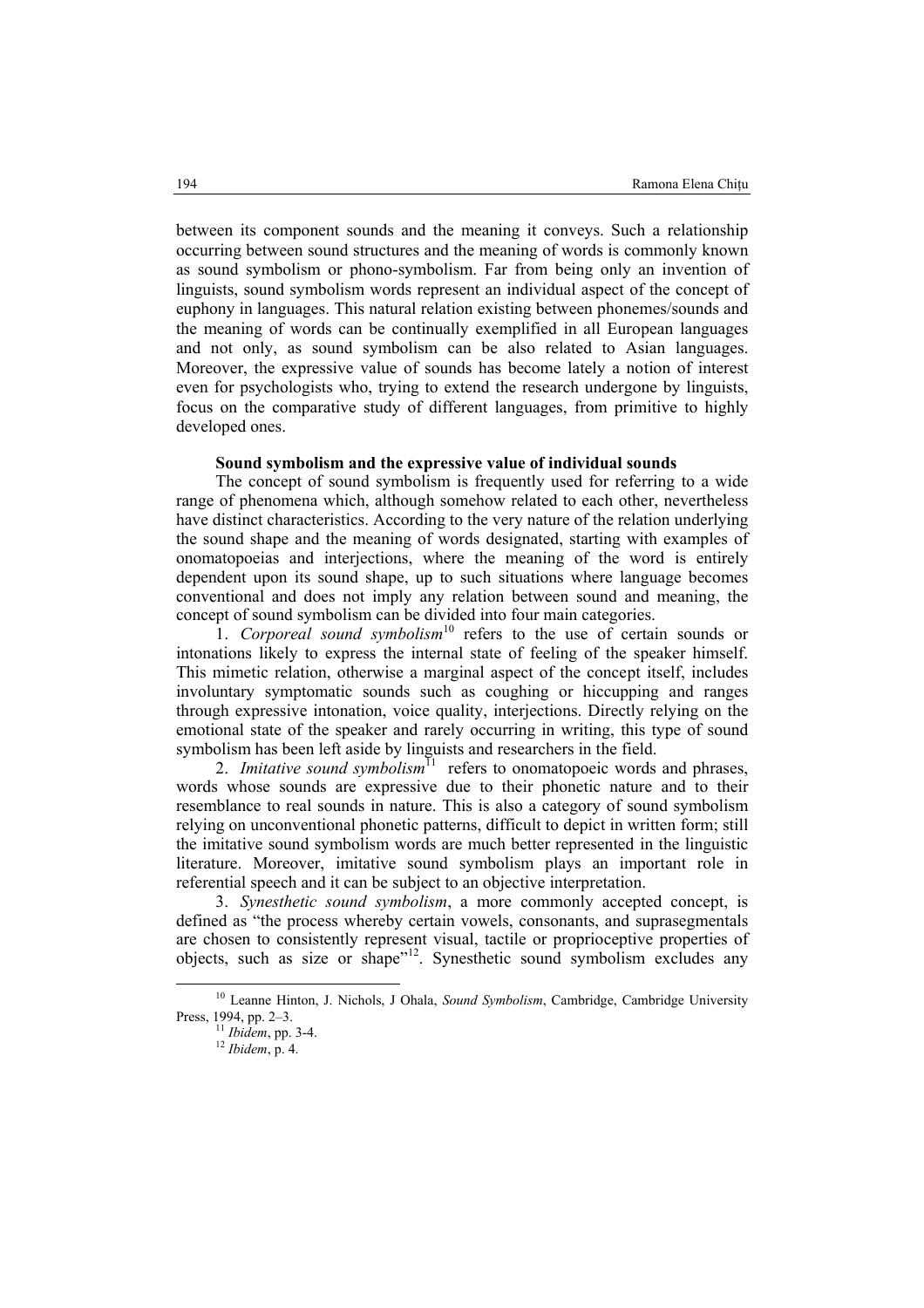arbitrary relation likely to occur between sounds and meaning and takes into consideration certain acoustic properties of sounds: tone, pitch, place of articulation, acoustic frequency, the opening of the mouth. Somehow continuing what we have called before secondary-mimologism, synesthetic sound symbolism was for the first time studied by Edward Sapir (*The Status of Linguistics as a Science*), at the beginning of the  $19<sup>th</sup>$  century. Starting with his studies, researchers have developed a real literature in the field trying to support this "expressively symbolic character of sounds quite aside from what the words in which they occur mean in a referential sense"<sup>13</sup>.

The excellence of having illustrated the importance of studying sound symbolism words belongs to the French phonetician, Maurice Grammont (*Traité de phonétique*). The above-mentioned author should be noted primarily for his systematic attempt to establish a relationship between signifier and signified determined on the basis of certain qualities of sounds and the way sounds are articulated, as well as their physical qualities, on the one hand, and the meaning of the word, on the other hand. Here we can mention a certain resemblance between the French phonetician and Plato's attempts (*Cratylus*) to establish a certain correspondence between articulatory and acoustic qualities of sounds and the meaning of words.

Grammont distinguishes himself from other linguists interested in that aspect, by the explanation he provides for the way such correspondence can occur:

Grâce à une faculté de notre cerveau qui continuellement associe et compare, il classe les idées, les met par groupes et range dans le même groupe des concepts purement intellectuels avec des impressions qui lui sont fournies par la vue, l'ouïe, par le goût, par l'odorat, par le toucher. Il en résulte que les idées les plus abstraites sont constamment associées à des idées de couleur, de son, d'odeur, de sécheresse, de dureté, de mollesse<sup>14</sup>.

Thus, our brain seems to have the capacity of "translating" abstract concepts into visual and acoustic images, being highly assisted by language which, on its turn, operates with clear or dark, strong or weak sounds etc.

A conclusion we may reach so far is that when the meaning of one word is built around a dominant sound component we may speak about imitative sound symbolism, hence, when this very dominant sound component is missing, the word itself becomes expressive, no longer imitating but only suggesting, due to the symbolic qualities of its sounds.

4. Sound symbolism can further include *conventional symbolism*15, explained as an analogical relation between certain phonemes or phoneme clusters and certain meanings. As such analogical relation does not represent a universal trend,

 <sup>13</sup> Edward Sapir, David G. Mandelbaum, *The Status of Linguistics as a Science* (1929) in *The Selected Writings of Edward Sapir in Language, Culture and Personality*, Berkeley, CA University of California Press, 1958, p. 225. 14 Maurice Grammont, *Traité de phonétique*, Paris, Librairie Delagrave, 1933, p. 403. 15 Leanne Hinton, et. al., *op. cit*., pp. 5–6.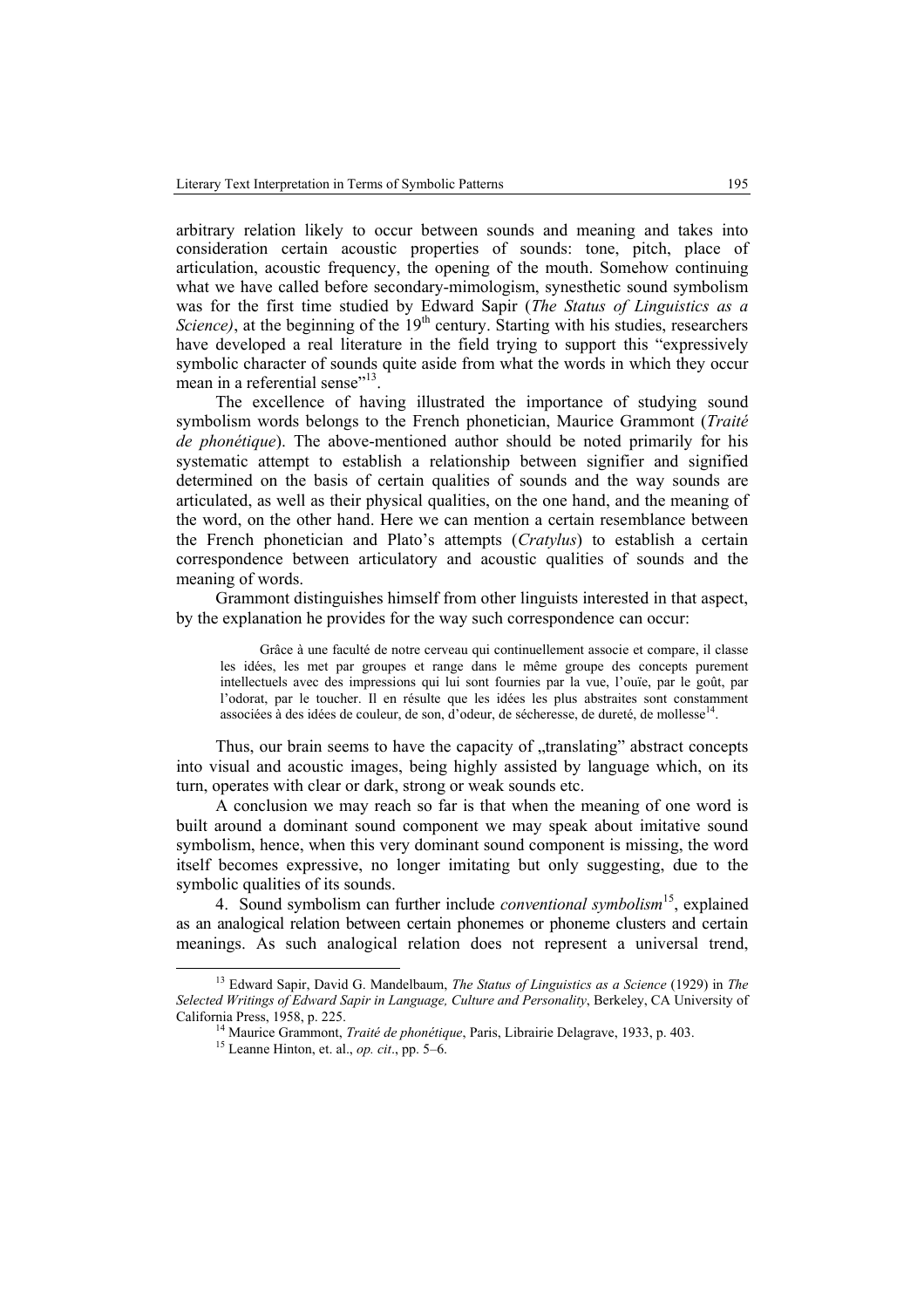conventional sound symbolism has often been associated with the arbitrary nature of the linguistic sign.

Following this direction, John Wallis comes up with a list of words illustrating the symbolical values of consonant clusters found either at the beginning of words or in syllables in final position:

- **str** stands for force or effort: *strong, strength, to strike, stroke, to struggle, to stride*;
- **st** appear in words designating the idea of little effort: *to stand, to stop, to stamp, still, stone*;
- **thr** can be associated with violent movements: *to throw, through*;
- **wr** stands for the idea of obliquity or intensity: *wry, wrong, wrist, wreck*;
- **br** can be associated with a violent, noisy break: *to break, brook, breech*;
- **shr** is associated with words designating the feeling of a strong contraction: *to shrink, shrimp, to shroud*;
- the consonant cluster **gr** frequently appears in words rendering the idea of something uncomfortable or even disagreeable: *to grate, to grind, to gripe, greedy, to grasp*;
- **sm** and **sw** are suitable for expressing the idea of movement which still involves little noise or even a slight, lateral movement: *to sway, to swim, to swing, swift*;
- **cl** is suitable for expressing adherence or retention: *to cleave, to climb, close, clay*;
- on the contrary, the consonant cluster **sp** is associated with words expressing dispersion or expansion: *to spread, to spill*;
- due to its occurrence in such words as**:** *to slide, slow, sly,* **sl** is associated with the idea of gliding;
- the consonant clusters **sq, sk** and **scr** are frequently associated with the idea of violent compression: *to squeeze, to screw.*

Equally expressive seem to be the sounds at the end of words. For instance, the group of sounds **umble** appears in words expressing a gloomy, serious action: *to mumble, to stumble*<sup>16</sup>.

# **The sound expressivity of literary language**

Literature and more specifically poetry represent one domain where this kind of relations between sounds and meaning can become a landmark for expressivity. Or, otherwise said: "Une accumulation (...) d'une certaine classe de phonèmes ou l'assemblage contrastant de deux classes opposées, dans la texture phonique d'un vers, d'une strophe, d'un poème, joue le rôle d'un «courant sous-jacent de signification»"<sup>17</sup>.

 <sup>16</sup> Acc. to Gérard Genette, *op. cit.*, pp. 49–52. 17 Roman Jakobson, *Essais de linguistique générale*, Paris, Les Éditions de minuit,1963, p. 241.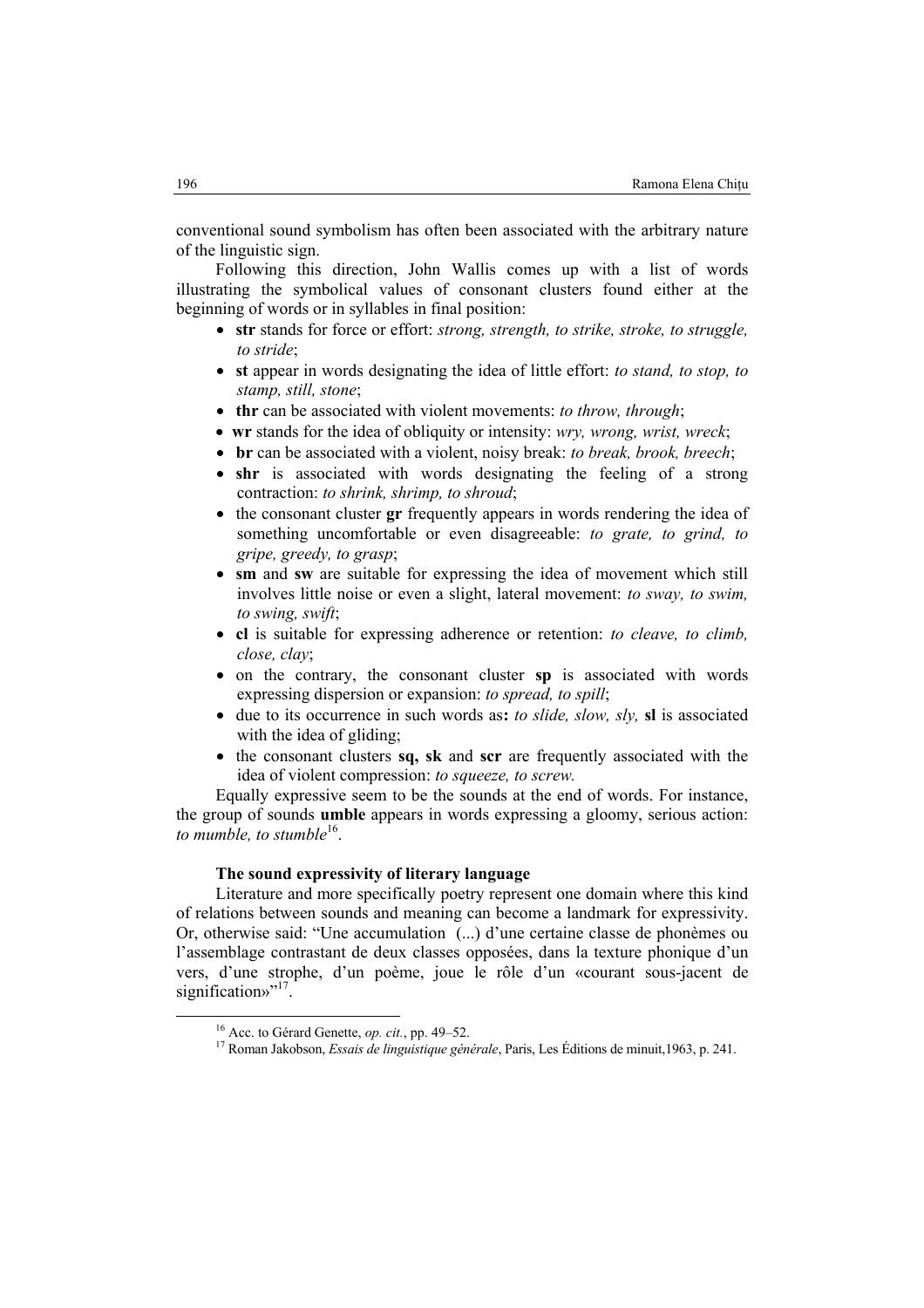This intention to look for a correspondence between shape, sound and meaning has been obvious ever since ancient literary writings, when poetry was more of performance than of literature. At that time, the scientific theoreticians of art were mentioning three categories of arts: the art of composing the music, the art of rhythm and the art of poetry. In the Greek culture, the poet was considered to be not only the author of his writings but also the originator of the dance performance accompanying reciting. Under the Romans, following the development of pantomime, rhythmic art and poetry parted. But we can certainly affirm that poetry has always been closely linked with music, succeeding like this art, to convey the emotional intensity directly. The existence of this indivisible relationship between sound and meaning urges for a thorough knowledge of objective uniform patterns, so that the phonetic perception of a text is not just the result of personal interpretation.

The expressive qualities of sounds occupy thus a central role in achieving artistic emotion, besides suprasegmentals, prosodic categories and sound figures, all such particularities being likely to prove the importance of phonetic features in creating the internal harmony or musicality of literary language. A first condition underlying this attempt is the acceptance of the unity between form and content. In literary language, where the linguistic sign gains an autonomous value, such a relation between sound and meaning becomes obvious and creates a genuine expressive accompaniment for the signified. This time, the linguistic sign, such as conceived by the linguist Ferdinand de Saussure, does no longer fulfil the needs of the artistic language, as this type of communication involves a higher level of subjectivity. That is why we may now assume that the language of arts incorporates substance in such a way that the formal support (the signifier) through its acoustic qualities, otherwise ignored in the approach on the linguistic sign, cooperates on mimetic levels with the content  $(\text{signified})^{18}$ . The meaning of a literary text relies primarily on the succession of its component sounds, with the sound becoming an essential dimension of communication. Moreover, this imitative function of sounds is supported and supplemented by the free musicality of the text itself: rhythm, rhyme, figures of sound, proper names, and puns. Analysis should concentrate on every phono-semantic unit, as each element has an aesthetic function determined by the content.

In his attempt to approach this relation between form and content, the author Carlos Bousoño (*Teoria expresiei poetice*) considers the signifier in terms of visionary images. According to him, this union between signifier (element A) and signified (element B) generates a certain impression in the reader's imagination before the reader is able to know the objective resemblance between the two elements A and B<sup>19</sup>.

A similar point of view is shared by the representative of modern literary theory, Oskar Walzel (*Conţinut şi formă în opera poetică*). Words represent the

<sup>&</sup>lt;sup>18</sup> Acc. to Ileana Oancea, *Semiostilistica*, Timișoara, Editura Excelsior, 1998, p. 73.<br><sup>19</sup> Acc to Carlos Bousoño, *Teoria expresiei poetice*, București, Editura Univers, 1975, p. 200.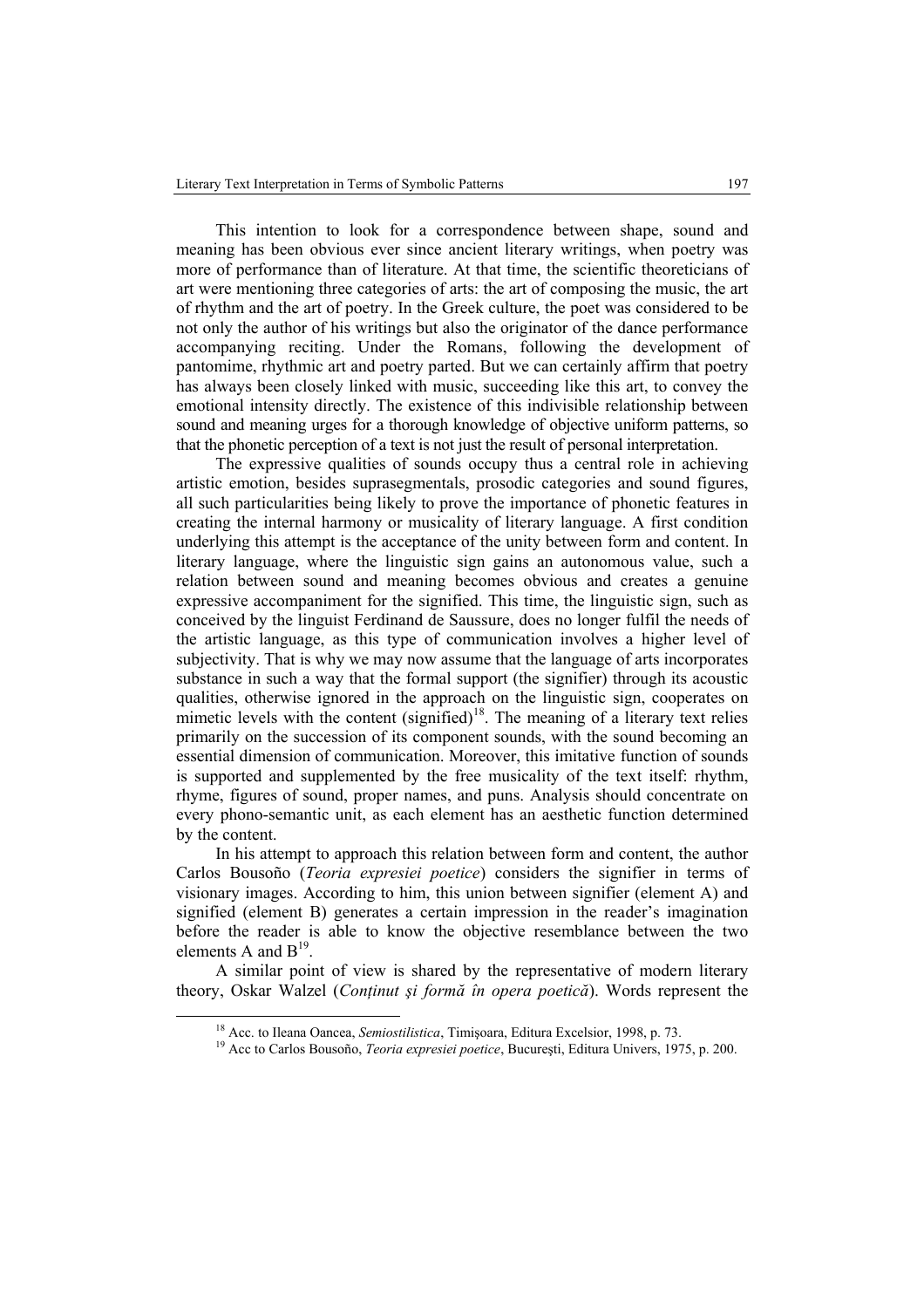relation between form and content, that is why the above mentioned author highlights in his work the importance of considering this union, also insisting on the former because of the need for harmony<sup>20</sup>.

Considering all such approaches on language and many others alike, we may say that due to their communicative finality, sounds (phonemes) shall be treated as iconic, analogic signs. Considering the sounds' capacity to render the physical features of things or of highlighting certain words on the level of imitative harmony, when speaking about correspondence, they become genuine sound metaphors, due to their capacity of supporting a wide range of feelings. Still, these expressive possibilities of sounds rely on the context, that is why analysis shall focus on the relationship established between the phonetic structure of the word itself and the expressivity of that very structure. Either by repetition or by contrast with other phonemes, one and the same phoneme may participate in rendering various feelings, shrouding other means of expression in a suitable atmosphere.

Modern poetry comes with a further innovation that involves a more subjective interpretation of sounds and assigns sound symbolism chromatic meanings. This division of sounds into musical ones, high and low, pleasant ones (delicate) or unpleasant (harsh) sounds may be extended to other organs of feeling,  $according$  to Boris Tomasevski<sup>21</sup>. For example, colours can be divided into light and dark shades, a reason determining the Russian formalist to consider perfectly appropriate the association between light colours and high sounds. "And so it will become clear why a poet who describes a lily, a white flower otherwise, will make full use of the sound **i**, not to mention that this association is further supported by the fact that this sound is used in the word lily"<sup>22</sup>.

Finding its origins in that kind of correspondence between music and sound, this phenomenon commonly defined as *coloured audition*, becomes obvious in literary language in terms of synesthetic associations motivating the relationship between signified and signifier. Phonetically, synaesthesia is based on the combination of sound and colour. Denigrating the expressive values of consonants, Victor Hugo is among the first writers who attributed chromatic values to vowels: "Ne pourrait-on que les voyelles existent pour le regard presque autant que pour l'oreille et qu'elles peignent des couleurs? On les voit. A et i sont des voyelles blanches et brillantes, O est une voyelle rouge, E et eu sont des voyelles bleues, U est la voyelle noire"<sup>23</sup>.

Following his appreciations, authors such as Guy Brandes, René Ghill, Nabokov, Matylya Ghyla have brought individual and collective contributions in this area. Although such models of synaesthesia have been analysed ever since

<sup>&</sup>lt;sup>20</sup> Oskar Walzel, *Conținut și formă în opera poetică*, București, Editura Univers, 1976, p. 83.<br><sup>21</sup> B. Tomașevski, *Teoria literaturii. Poetica*, București, Editura Univers, 1973, p. 123.<br><sup>22</sup> Ibidem, p. 123.<br><sup>23</sup> V. H *Mymologiques Voyage en Cratylie*, Paris, Edition du Seuil, 1976, p. 401.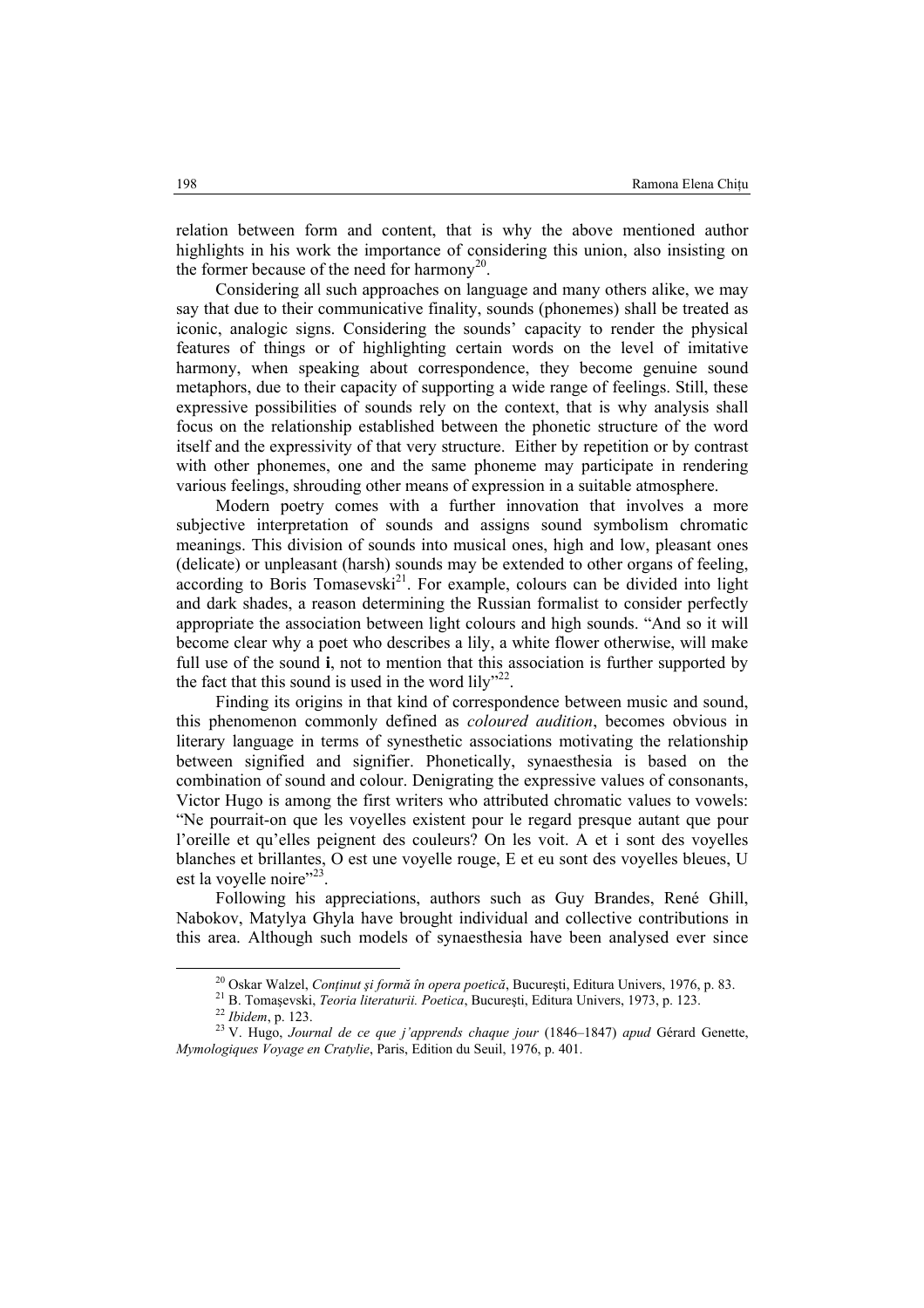pre-romanticism and romanticism, the originators of coloured audition are the two French symbolist poets, one of the most eloquent example being the prose poem, *Une saison en Enfer:* 

J'inventai la couleur des voyelles ! – **A** noir, **E** blanc, **I** rouge, **O** bleu, **U** vert. – Je réglai la forme et le mouvement de chaque consonne, et, avec des rythmes instinctifs, je me flattai d'inventer un verbe poétique accessible, un jour ou l'autre, à tous les sens. Je réservais la traduction $24$ .

Approaching the way these synesthetic associations between sounds and colours occur, **René Étiemble** draws the attention upon the discontinuity and confusion, as, according to him, every colour has been assigned to every vowel<sup>25</sup>.

|                  | $\mathbf{A}$ | E      | T      | $\Omega$     | U       | OU    | EU   |
|------------------|--------------|--------|--------|--------------|---------|-------|------|
| <b>SCHLEGEL</b>  | red          |        | light  | purple       | violet  | dark  |      |
|                  |              |        | blue   |              |         | blue  |      |
| <b>GRIMM</b>     | white        | yellow | red    | blue         |         | black |      |
| <b>HUGO</b>      | white        | blue   | white  | red          | black   |       | blue |
| <b>BRANDES</b>   | red          | white  | yellow |              |         | dark  |      |
|                  |              |        |        |              |         | blue  |      |
| <b>RIMBAUD</b>   | black        | white  | red    | blue         | green   |       |      |
| <b>GHIL</b>      | black        | white  | blue   | red          | yellow  |       |      |
| <b>NABOKOV</b>   | brown        | yellow | yellow | <i>ivory</i> | yellow- |       |      |
|                  |              |        |        |              | green   |       |      |
| <b>GHYKA</b>     | black        | yellow | white  | red          | green   |       |      |
| <b>GRUBER</b>    | black        | white  | yellow | brown        | black   |       |      |
|                  | blue         |        | red    | red          |         |       |      |
|                  | white        |        |        |              |         |       |      |
| <b>CHASTAING</b> | red          | orange | yellow | violet       | green   |       | blue |
|                  |              |        |        | red          |         |       |      |

It thus becomes obvious the correspondence between sound and colour does not rely on a fixed set of values or patterns.

Among the Romanian symbolist poets, Mircea Demetriade proved to be interested in this aspect. Unlike Rimbaud in his sonnet *Vowels*, M. Demetriade (*Sonuri si culori*) associates the vowel A with white, E with grey, I with red and O with blue.

Specifically symbolist, the poetry of **George Bacovia** resorts to sound and colour to genuinely render the intensity of feelings and emotions. Fascinated by the phenomenon of coloured audition, George Bacovia says:

24 Victor Hugo, *Une saison en enfer*, available at http://www.poetes.com/textes/rbd\_enf.pdf 25 Victor Hugo, *op. cit*., p. 405.